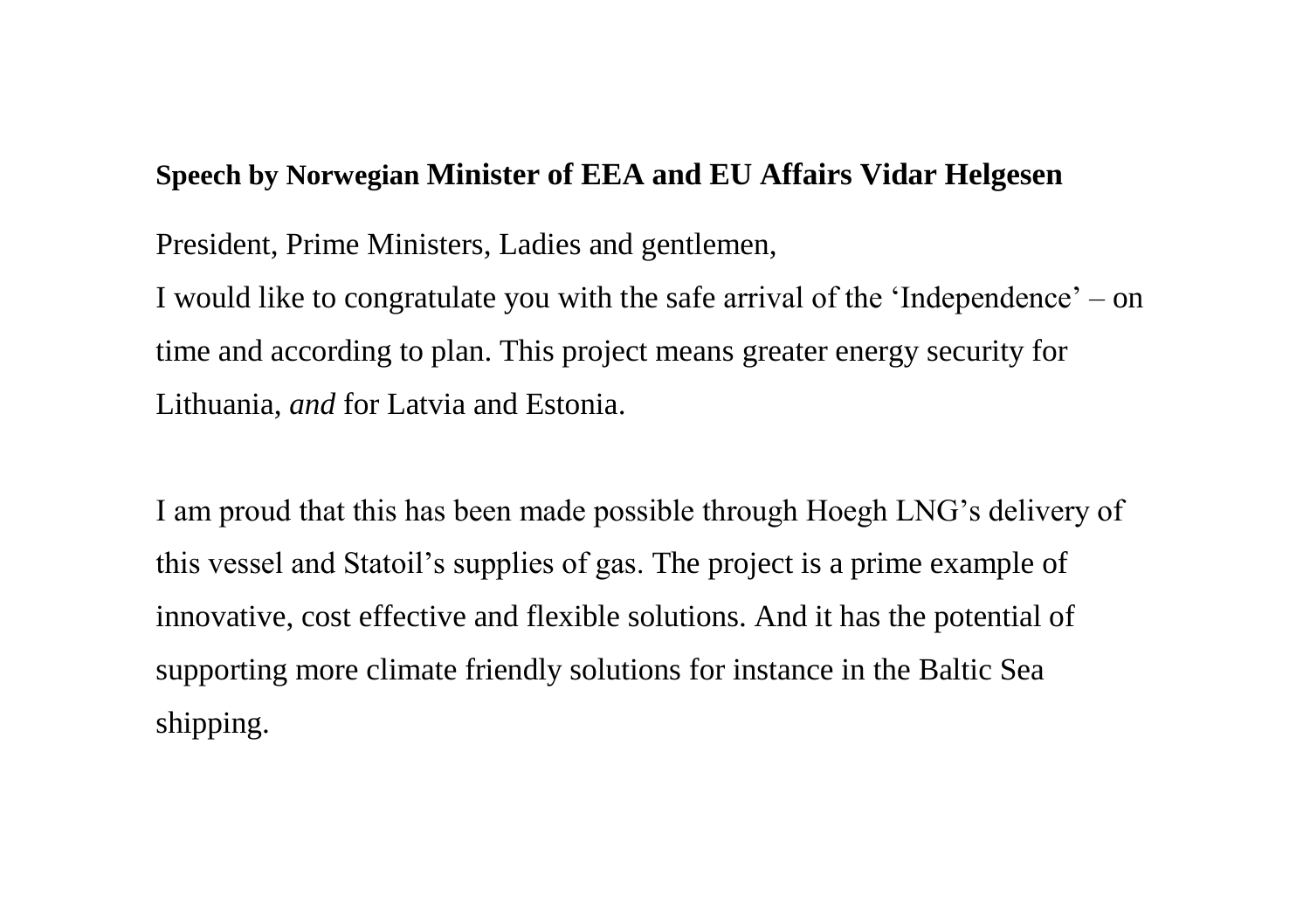The economic ties between Norway and Lithuania are already strong. With the 'Independence', a new chapter is opening. Further improvement of energy security, and the development of new energy projects, are crucial to economic growth and welfare in Lithuania. The new LNG facility will create jobs and make energy prices more predictable for private households and Lithuanian businesses.

Norwegian companies have the capacity to take part in new energy projects in Lithuania and the region. We encourage the establishment of a regional gas market.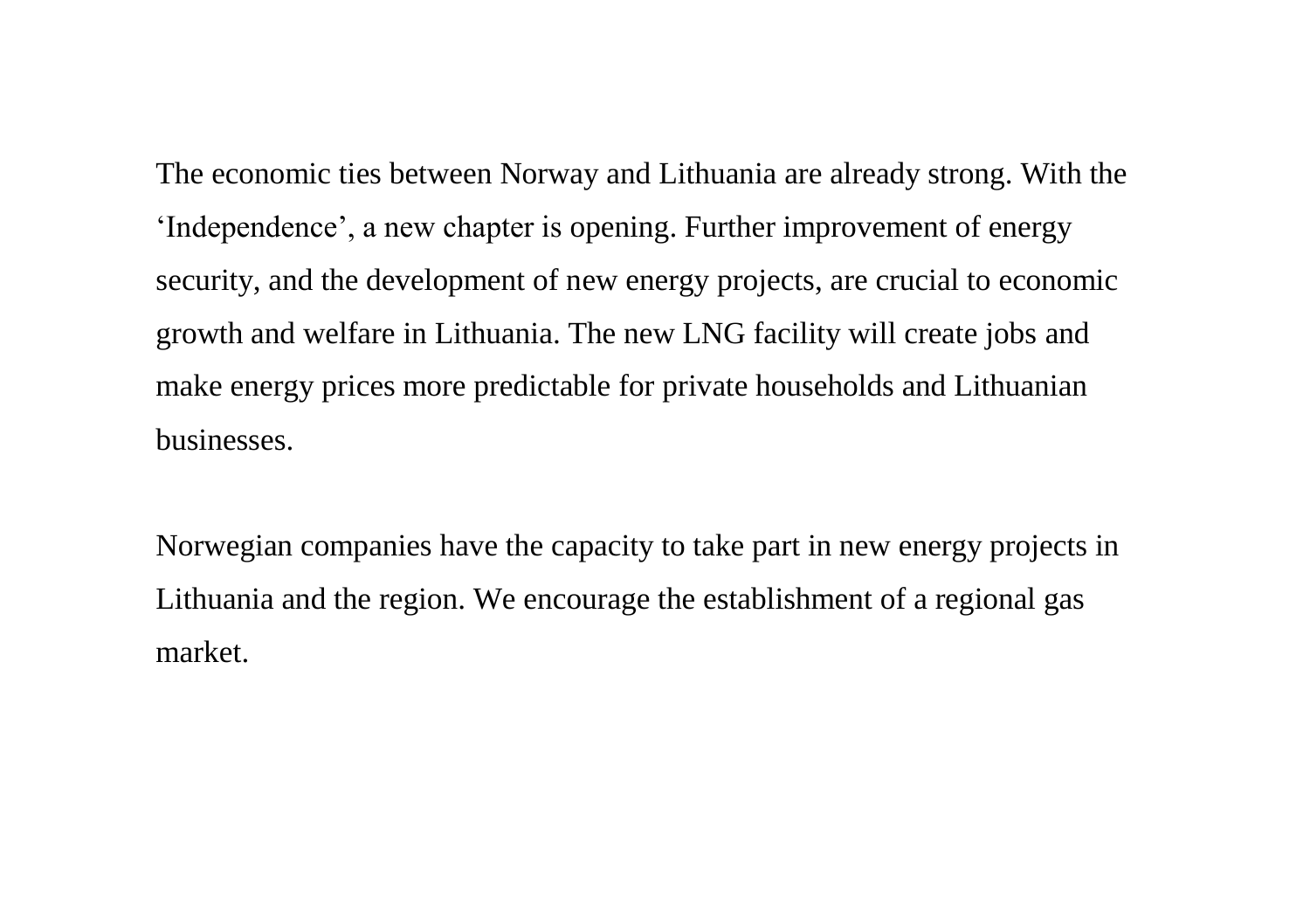Lithuania is a front-runner in the EU when it comes to implementing floating regas technology, and has taken important steps to integrate its energy system with Latvia and Estonia.

By opening the way for suppliers from Europe and the rest of the world, the 'Independence' will help bring the Baltic countries out of their 'energy island'. Gas and energy links with neighbouring countries means a step towards developing a more extensive European energy net.

Energy security is a key to security in the broader sense. The geopolitical situation today is a cause for concern for all European countries.